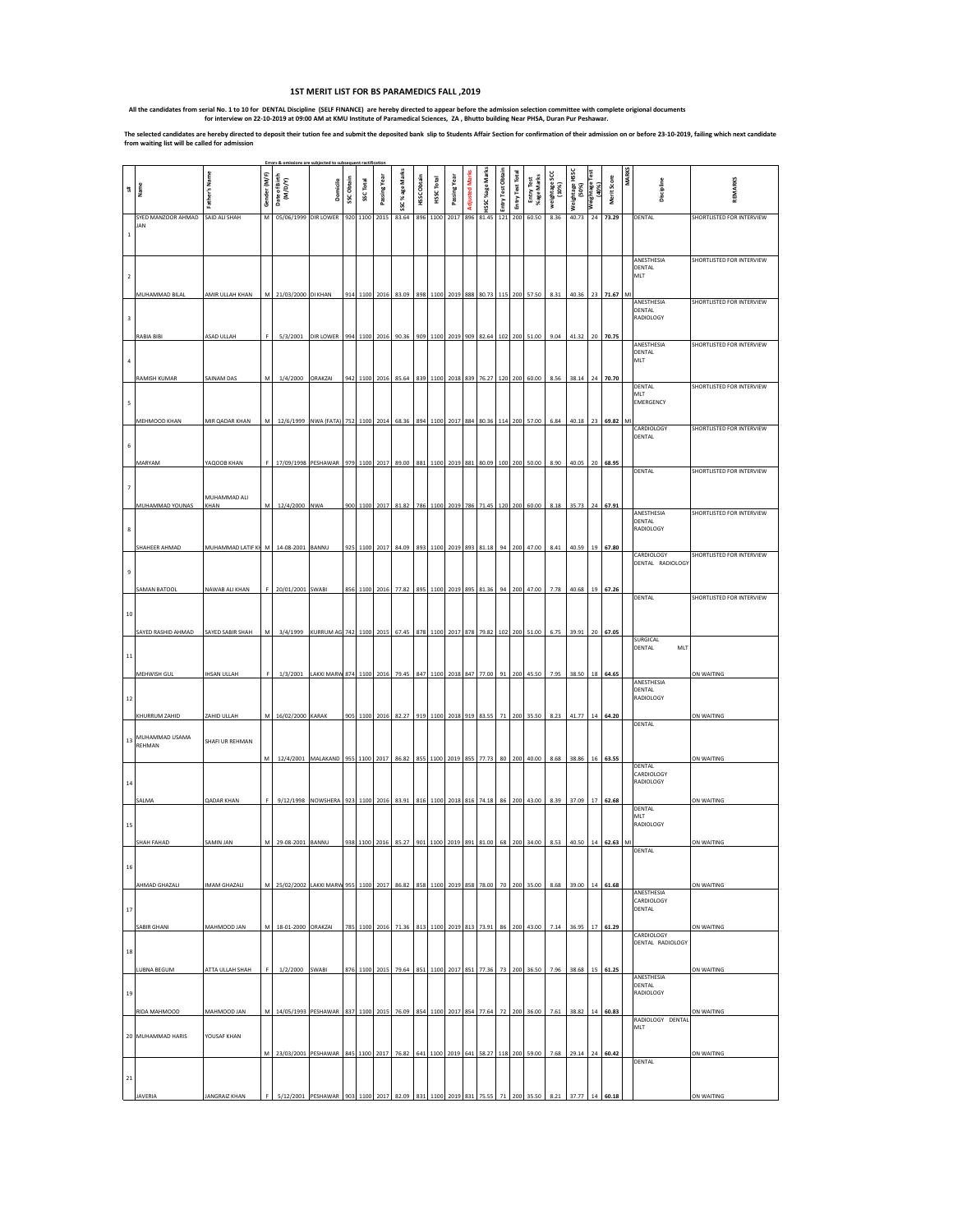|              | 22 MUHAMMAD AFAQ                     | KHAILI MAR KHAN                                                                                                                                        |           |                                                                |                                           |     |               |      |                                             |     |      |           |     |                         |     |     |                                  |      |                      |    |          | DENTAL<br>MLT<br>RADIOLOGY        |                   |
|--------------|--------------------------------------|--------------------------------------------------------------------------------------------------------------------------------------------------------|-----------|----------------------------------------------------------------|-------------------------------------------|-----|---------------|------|---------------------------------------------|-----|------|-----------|-----|-------------------------|-----|-----|----------------------------------|------|----------------------|----|----------|-----------------------------------|-------------------|
|              |                                      |                                                                                                                                                        |           | M 29-08-2000 KARAK                                             |                                           |     |               |      | 853 1100 2017 77.55                         |     |      |           |     | 898 1100 2019 898 81.64 |     |     | 57 200 28.50                     |      | 7.75 40.82 11 59.97  |    |          |                                   | ON WAITING        |
| 23           |                                      |                                                                                                                                                        |           |                                                                |                                           |     |               |      |                                             |     |      |           |     |                         |     |     |                                  |      |                      |    |          | DENTAL<br>ANESTHESIA MLT          |                   |
|              | SYED REHMAT SHAH                     | <b>MUSANIF SHAH</b>                                                                                                                                    | M         | 15/01/2002 PESHAWAR                                            |                                           |     | 916 1100 2017 |      | 83.27                                       | 811 | 1100 | 2019      | 811 | 73.73                   | 68  | 200 | 34.00                            | 8.33 | 36.86                | 14 | 58.79    |                                   | ON WAITING        |
|              |                                      |                                                                                                                                                        |           |                                                                |                                           |     |               |      |                                             |     |      |           |     |                         |     |     |                                  |      |                      |    |          | DENTAL<br>SURGICAL                |                   |
| $\bf{^{24}}$ |                                      |                                                                                                                                                        |           |                                                                |                                           |     |               |      |                                             |     |      |           |     |                         |     |     |                                  |      |                      |    |          | RADIOLOGY                         |                   |
|              | SYED RAHMAT SHAH                     | <b>MUSANIF SHAH</b>                                                                                                                                    | M         | 15-1-2002 PESHAWAR 916 1100 2017 83.27 811 1100 2019 811 73.73 |                                           |     |               |      |                                             |     |      |           |     |                         |     |     | 68 200 34.00                     |      | 8.33 36.86 14 58.79  |    |          | DENTAL                            | ON WAITING        |
|              | 25 MUHAMMAD ALI                      | MUHAMMAD<br>YOUNAS                                                                                                                                     |           |                                                                |                                           |     |               |      |                                             |     |      |           |     |                         |     |     |                                  |      |                      |    |          |                                   |                   |
|              |                                      |                                                                                                                                                        | M         | 15-02-2000 PESHAWAR                                            |                                           |     | 665 1100 2016 |      | 60.45                                       | 901 | 1100 | 2019      | 891 | 81.00                   | 61  | 200 | 30.50                            | 6.05 | 40.50                | 12 | 58.75    | M<br>DENTAL                       | ON WAITING        |
| 26           |                                      |                                                                                                                                                        |           |                                                                |                                           |     |               |      |                                             |     |      |           |     |                         |     |     |                                  |      |                      |    |          | RADIOLOGY                         |                   |
|              | ARZOO NAWAB                          | <b>AMIR NAWAB</b>                                                                                                                                      |           | 12/3/2001 MALAKAND                                             |                                           | 943 | 1100 2017     |      | 85.73                                       | 855 | 1100 | 2019      | 855 | 77.73                   | 55  |     | 200 27.50                        | 8.57 | 38.86                |    | 11 58.44 | DENTAL                            | <b>ON WAITING</b> |
| 27           |                                      |                                                                                                                                                        |           |                                                                |                                           |     |               |      |                                             |     |      |           |     |                         |     |     |                                  |      |                      |    |          |                                   |                   |
|              | MUHAMMAD YAS KHAN                    | HAJI GHULAM RABBAI M                                                                                                                                   |           | 25-08-2001 MARWAT                                              |                                           |     |               |      | 912 1100 2017 82.91                         |     |      |           |     | 824 1100 2019 824 74.91 |     |     | 63 200 31.50                     | 8.29 | 37.45                | 13 | 58.35    |                                   | ON WAITING        |
| 28           |                                      |                                                                                                                                                        |           |                                                                |                                           |     |               |      |                                             |     |      |           |     |                         |     |     |                                  |      |                      |    |          | ANESTHESIA<br>DENTAL<br>SURGICAL  |                   |
|              | USAMA MOAVIA FAROOQ INAYAT UR REHMAN |                                                                                                                                                        | ${\sf M}$ | 24-07-1999 PESHAWAR 853                                        |                                           |     |               |      | 850 2016 100.35                             |     |      |           |     | 730 1100 2018 730 66.36 | 73  |     | 200 36.50                        |      | 10.04 33.18 15 57.82 |    |          |                                   | ON WAITING        |
|              |                                      |                                                                                                                                                        |           |                                                                |                                           |     |               |      |                                             |     |      |           |     |                         |     |     |                                  |      |                      |    |          | DENTAL                            |                   |
| 29           |                                      |                                                                                                                                                        |           |                                                                |                                           |     |               |      |                                             |     |      |           |     |                         |     |     |                                  |      |                      |    |          |                                   |                   |
|              | MUHAMMAD SOHAIB                      | SIRAJ MUHAMMAD                                                                                                                                         | M         | 15/03/1999 MALAKAND                                            |                                           |     |               |      | 76.6                                        |     |      |           | 788 | 71.64                   |     |     | 34.50                            | 7.66 | 35.8                 |    | 57.28    | DENTAL<br>RADIOLOGY               | ON WAITING        |
| 30           |                                      |                                                                                                                                                        |           |                                                                |                                           |     |               |      |                                             |     |      |           |     |                         |     |     |                                  |      |                      |    |          | SURGICAL                          |                   |
|              | LUQMAN AHMAD                         | <b>GUL AHMAD</b>                                                                                                                                       | M         | 22-01-2000 MOHMAND                                             |                                           |     | 934 1100 2016 |      | 84.91                                       | 783 |      |           |     | 1100 2018 783 71.18     |     |     | 65 200 32.50                     | 8.49 | 35.59                | 13 | 57.08    | CARDIOLOGY                        | ON WAITING        |
| 31           |                                      |                                                                                                                                                        |           |                                                                |                                           |     |               |      |                                             |     |      |           |     |                         |     |     |                                  |      |                      |    |          | DENTAL RADIOLOGY                  |                   |
|              | MUHAMMAD EHTISHAM MUHAMMAD FAROOL M  |                                                                                                                                                        |           | 28/02/2000 PESHAWAR 849 1100 2015                              |                                           |     |               |      | 77.18                                       | 803 | 1100 |           |     | 2017 803 73.00          | 62  |     | 200 31.00                        | 7.72 | 36.50                | 12 | 56.62    | CARDIOLOGY                        | ON WAITING        |
| 32           |                                      |                                                                                                                                                        |           |                                                                |                                           |     |               |      |                                             |     |      |           |     |                         |     |     |                                  |      |                      |    |          | DENTAL SURGICAL                   |                   |
|              | MIR AHMAD SAUD KHAN MUHAMMAD MASOO M |                                                                                                                                                        |           | 1/5/2002                                                       | CHARSADDA                                 | 900 | 1100          | 201  | 81.3                                        | 781 | 1100 | 201       | 78: | 71.00                   | -60 |     | 30.0                             |      | 35.                  |    | 55.68    |                                   | ON WAITING        |
|              |                                      |                                                                                                                                                        |           |                                                                |                                           |     |               |      |                                             |     |      |           |     |                         |     |     |                                  |      |                      |    |          | CARDIOLOGY<br>DENTAL<br>EMERGENCY |                   |
|              | 33 DINDAR KHAN                       | <b>GUL HAWAS KHAN</b>                                                                                                                                  | M         | 6/2/2000                                                       | NWTD                                      |     | 735 1100 2017 |      | 66.82                                       | 813 | 1100 | 2019      |     |                         | 58  | 200 |                                  |      |                      | 12 |          |                                   | ON WAITING        |
|              |                                      |                                                                                                                                                        |           |                                                                |                                           |     |               |      |                                             |     |      |           |     | 813 73.91               |     |     | 29.00                            | 6.68 | 36.95                |    | 55.24    | DENTAL<br>SURGICAL                |                   |
| 34           |                                      |                                                                                                                                                        |           |                                                                |                                           |     |               |      |                                             |     |      |           |     |                         |     |     |                                  |      |                      |    |          | ICU                               |                   |
|              | <b>AIMAN GUL</b>                     | FAZAL HAMID                                                                                                                                            |           | 15-01-2002 NOWSHERA                                            |                                           | 925 | 1100 2017     |      | 84.09                                       | 779 | 1100 | 2019      | 779 | 70.82                   | 53  | 200 | 26.50                            | 8.41 | 35.41                |    | 11 54.42 | DENTAL                            | ON WAITING        |
| 35           |                                      |                                                                                                                                                        |           |                                                                |                                           |     |               |      |                                             |     |      |           |     |                         |     |     |                                  |      |                      |    |          | MLT<br>RADIOLOGY                  |                   |
|              | HUJATULLAH                           | MUHAMMAD IQBAL K                                                                                                                                       | M         | 28-03-2002 FR BANNU                                            |                                           |     | 818 1100 2017 |      | 74.36                                       | 808 | 1100 | 2019      | 808 | 73.45                   |     | 200 | 25.50                            | 7.44 | 36.73                | 10 | 54.36    | DENTAL MLT                        | ON WAITING        |
|              | 36 KALEEM ULLAH                      | ZAIT ULLAH                                                                                                                                             |           |                                                                |                                           |     |               |      |                                             |     |      |           |     |                         |     |     |                                  |      |                      |    |          | DIALYSIS                          |                   |
|              |                                      |                                                                                                                                                        | M         | 20/03/2003 BANNU                                               |                                           |     | 867 1100 2017 |      | 78.82                                       | 798 |      |           |     | 1100 2019 798 72.55     |     |     | 48 200 24.00                     |      | 7.88 36.27 9.6 53.75 |    |          |                                   | ON WAITING        |
| 37           |                                      |                                                                                                                                                        |           |                                                                |                                           |     |               |      |                                             |     |      |           |     |                         |     |     |                                  |      |                      |    |          | SURGICAL DENTAL<br>MLT            |                   |
|              | SYED HAMZA ALI SHAH                  | SYED MUBARAK SHAH M   11/12/1999 PESHAWAR   868   1100   2016   78.91   766   1100   2018   766   69.64   54   200   27.00   7.89   34.82   11   53.51 |           |                                                                |                                           |     |               |      |                                             |     |      |           |     |                         |     |     |                                  |      |                      |    |          |                                   | ON WAITING        |
|              |                                      |                                                                                                                                                        |           |                                                                |                                           |     |               |      |                                             |     |      |           |     |                         |     |     |                                  |      |                      |    |          | DENTAL                            |                   |
|              |                                      |                                                                                                                                                        |           |                                                                |                                           |     |               |      |                                             |     |      |           |     |                         |     |     |                                  |      |                      |    |          |                                   |                   |
|              | MUHAMMAD JAMIL                       | <b>DIN KHAN</b>                                                                                                                                        | M         |                                                                | 8/8/1997 KHYBER AGE 867 1100 2013         |     |               |      | 78.82                                       | 752 |      | 1100 2015 |     | 752 68.36               | 57  |     | 200 28.50                        | 7.88 | 34.18                |    | 11 53.46 | ANESTHESIA<br>DENTAL              | ON WAITING        |
| 39           |                                      |                                                                                                                                                        |           |                                                                |                                           |     |               |      |                                             |     |      |           |     |                         |     |     |                                  |      |                      |    |          | SURGICAL                          |                   |
|              | <b>SULTAN SHAH</b>                   | NOOR ZADA                                                                                                                                              | M         | 7/4/2002 SWABI                                                 |                                           |     |               |      | 901 1100 2017 81.91 721 1100 2019 721 65.55 |     |      |           |     |                         |     |     | 59 200 29.50                     |      | 8.19 32.77 12 52.76  |    |          | <b>RADIOLOGY</b>                  | ON WAITING        |
|              | 40 SARDAR HUSSAIN                    | <b>GUL HAIDER</b>                                                                                                                                      |           |                                                                |                                           |     |               |      |                                             |     |      |           |     |                         |     |     |                                  |      |                      |    |          | <b>MLT</b><br>DENTAL              |                   |
|              |                                      |                                                                                                                                                        | М         | 11/4/2001 SWAT                                                 |                                           |     | 732 1100 2017 |      | 66.55                                       | 765 |      |           |     | 1100 2019 765 69.55     |     |     | 56 200 28.00                     | 6.65 | 34.77 11 52.63       |    |          | DENTAL                            | ON WAITING        |
|              | 41 ATIF UR REHMAN                    | <b>JAVED KHAN</b>                                                                                                                                      |           |                                                                |                                           |     |               |      |                                             |     |      |           |     |                         |     |     |                                  |      |                      |    |          |                                   |                   |
|              |                                      |                                                                                                                                                        | M         | 15/03/2001                                                     | CHARSADD                                  |     | 787 1100 2017 |      | 71.55                                       | 735 | 1100 | 2019      |     | 735 66.82               | 60  |     | 200 30.00                        | 7.15 | 33.41                |    | 12 52.56 |                                   | ON WAITING        |
| 42           |                                      |                                                                                                                                                        |           |                                                                |                                           |     |               |      |                                             |     |      |           |     |                         |     |     |                                  |      |                      |    |          | CARDIOLOGY<br>DENTAL<br>SURGICAL  |                   |
|              | HAROON RASHID                        | RAHMAN ALI                                                                                                                                             | M         | 2/1/2002 SWAT                                                  |                                           |     | 833 1100 2017 |      | 75.73                                       | 738 | 1100 |           |     | 2019 738 67.09          |     |     | 54 200 27.00                     | 7.57 | 33.55                |    | 11 51.92 |                                   | ON WAITING        |
|              |                                      |                                                                                                                                                        |           |                                                                |                                           |     |               |      |                                             |     |      |           |     |                         |     |     |                                  |      |                      |    |          | CARDIOLOGY<br>DENTAL              |                   |
| 43           |                                      |                                                                                                                                                        |           |                                                                |                                           |     |               |      |                                             |     |      |           |     |                         |     |     |                                  |      |                      |    |          | RADIOLOGY                         |                   |
|              | <b>FAHIMA SAFI</b>                   | <b>REHAN SAFI</b>                                                                                                                                      | F.        |                                                                | 5/5/2000 PESHAWAR 842 1100 2017 76.55 781 |     |               |      |                                             |     |      |           |     |                         |     |     | 1100 2019 781 71.00 43 200 21.50 |      | 7.65 35.50 8.6 51.75 |    |          | CARDIOLOGY<br>DENTAL              | ON WAITING        |
| 44           |                                      |                                                                                                                                                        |           |                                                                |                                           |     |               |      |                                             |     |      |           |     |                         |     |     |                                  |      |                      |    |          |                                   |                   |
|              | MARYAM FIDA                          | FIDA MUHAMMAD                                                                                                                                          | F.        | 21/07/1999 PESHAWAR                                            |                                           | 739 | 1100          | 2015 | 67.18                                       | 735 | 1100 | 2017      | 735 | 66.82                   | 53  | 200 | 26.50                            | 6.72 | 33.41                | 11 | 50.73    | CARDIOLOGY                        | ON WAITING        |
| 45           |                                      |                                                                                                                                                        |           |                                                                |                                           |     |               |      |                                             |     |      |           |     |                         |     |     |                                  |      |                      |    |          | DENTAL<br>RADIOLOGY               |                   |
|              | <b>MAHNOOR SHEIKH</b>                | MUHAMMAD ISHFAQ                                                                                                                                        | F         | 30-06-2000 DI KHAN                                             |                                           |     | 609 1100 2015 |      | 55.36                                       | 654 | 1100 | 2018      |     | 654 59.45               | 74  |     | 200 37.00                        |      | 5.54 29.73           |    | 15 50.06 |                                   | ON WAITING        |